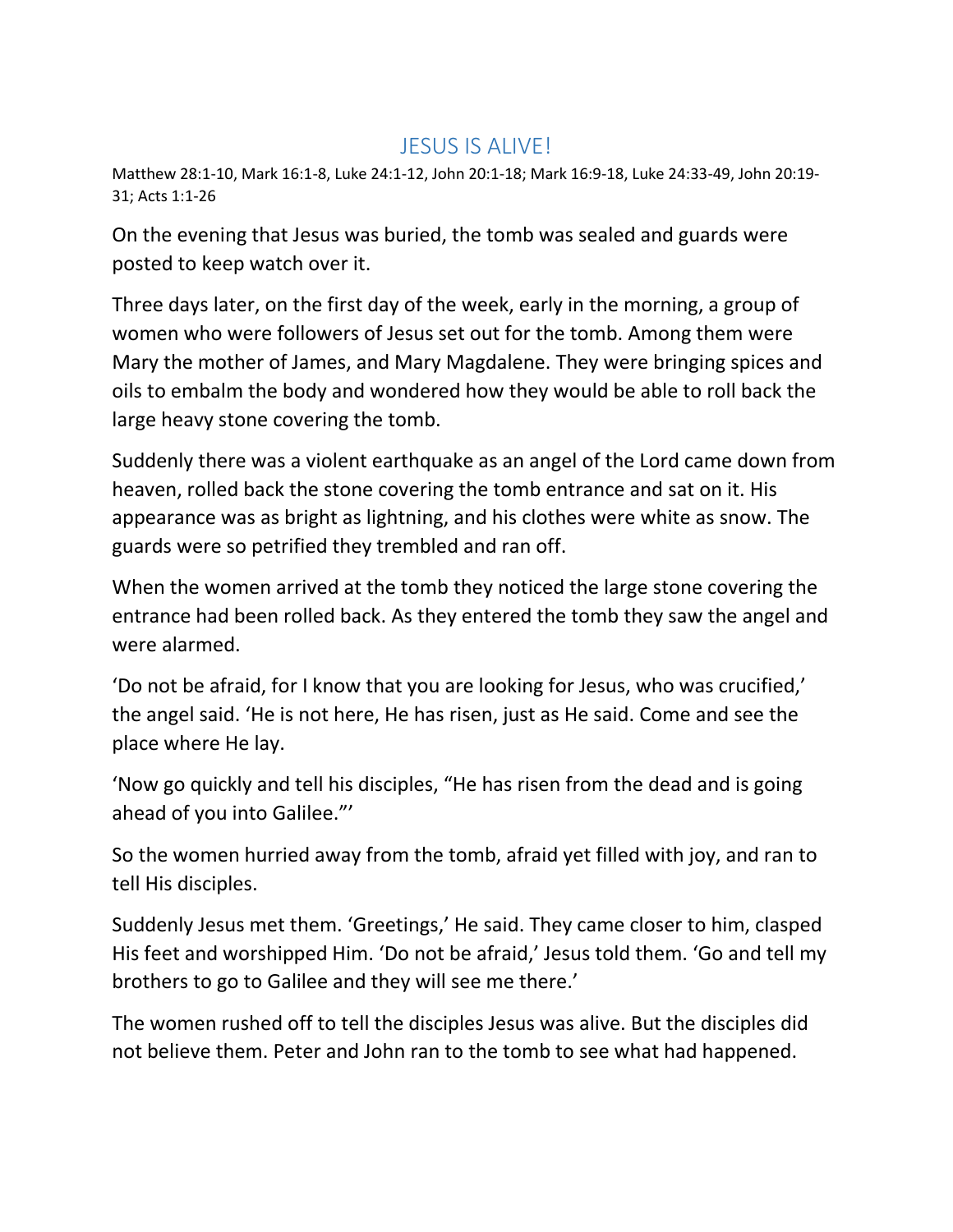John arrived first and stared into the empty tomb. He saw strips of linen lying there but did not go in. Simon Peter caught up and went straight into the tomb.

He also saw the strips of linen lying there, and the cloth that had been wrapped round Jesus' head. The cloth was still lying in its place, separate from the linen. Peter was puzzled and wondered what had happened. He did not understand from the Scriptures that it was God's plan for Jesus, the Messiah, to suffer, die and then be raised to life.

The disciples had not believed the report from the women who had visited the tomb, that Jesus was alive. Then later that day two of them had been walking to the nearby village of Emmaus when Jesus had appeared to them. They had rushed back to report the news. That evening the disciples locked the doors of the room they were in, afraid that the Jews might arrest them.

While they were still talking, Jesus himself stood among them and said, 'Peace be with you.' They thought they were seeing a ghost and were frightened.

Jesus said to them, 'Why are you troubled, and have doubts? Look at my hands and my feet. It is I myself! Touch me and see. A ghost does not have flesh and bones, as I have.'

Jesus showed them the scars on His hands and feet where He had been nailed to the cross. The disciples were full of joy and amazement but still thought they were seeing a ghost. 'Do you have anything here to eat?' Jesus asked.

They gave Him a piece of broiled fish, and Jesus ate it as they watched. They now knew they were not seeing a ghost.

Then Jesus started explaining from the scriptures that it was always God's plan the Messiah must suffer and rise from the dead on the third day.

Jesus told them that in His Name repentance for the forgiveness of sins would be preached to all nations, beginning at Jerusalem. "You are witnesses of these things,' Jesus explained. 'I am going to send the Holy Spirit who will give you power from on high.' Jesus then disappeared from their sight.